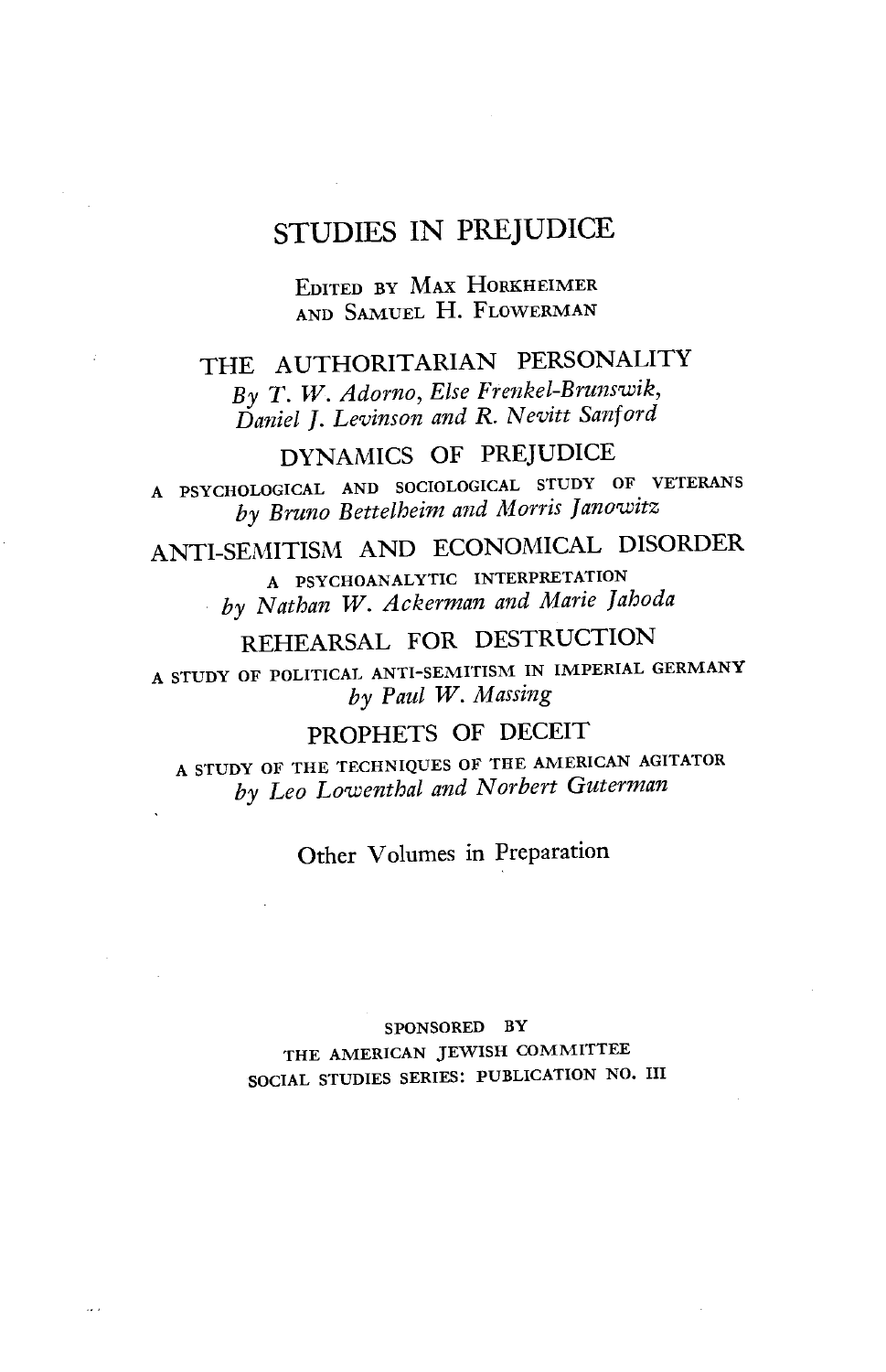## FOREWORD TO STUDIES IN PREJUDICE

At this moment in world history anti-Semitism is not manifesting itself with the full and violent destructiveness of which we know it to be capable. Even a social disease has its periods of quiescence during which the soci more effective ways to prevent or reduce the virulence of the next outbreak.<br>Today the world scarcely remembers the mechanized persecution and

more effective ways to prevent or reduce the virulence of the next outbreak.<br>Today the world scarcely remembers the mechanized persecution and<br>extermination of millions of human beings only a short span of years away in what was once regarded as the citadel of Western civilization. Yet the conscience of many men was aroused. How could it be, they asked each other, that in a culture of law, order, and reason, there should have survived the irrational remnants of ancient racial and religious hatreds? How could they explain the willingness of great masses of people to tolerate the mass ex-<br>termination of their fellow citizens? What tissues in the life of our modern<br>society remain cancerous, and despite our assumed enlightenment show explain the willingness of great masses of people to tolerate the mass ex-<br>termination of their fellow citizens? What tissues in the life of our modern<br>society remain cancerous, and despite our assumed enlightenment show<br>t society remain cancerous, and despite our assumed enlightenment show<br>the incongruous atavism of ancient peoples? And what within the individua<br>organism responds to certain stimuli in our culture with attitudes and acts of<br>

organism responds to certain stimuli in our culture with attitudes and acts of destructive aggression?<br>But an aroused conscience is not enough if it does not stimulate a systematic<br>search for an answer. Mankind has paid to search for an answer. Mankind has paid too dearly for its naive faith in the<br>automatic effect of the mere passage of time; incantations have really<br>never dispelled storms, disaster, pestilence, disease or other evils; nor automatic effect of the mere passage of time; incantations have really<br>never dispelled storms, disaster, pestilence, disease or other evils; nor does<br>he who torments another cease his torture out of sheer boredom with his<br> never dispelled storms, disaster, pestilence, disease or other evils; nor does<br>he who torments another cease his torture out of sheer boredom with his<br>victim.<br>Prejudice is one of the problems of our times for which everyon

victim.<br>Prejudice is one of the problems of our times for which everyone has a<br>theory but no one an answer. Every man, in a sense, believes that he is his own social scientist, for social science is the stuff of everyday living. The progress<br>of science can perhaps be charted by the advances that scientists have made<br>over commonsense notions of phenomena. In an effort to advance social scientist, for social science is the stuff of everyday living. The progress of science can perhaps be charted by the advances that scientists have made over commonsense notions of phenomena. In an effort to advance American Jewish Committee in May, 1944, invited a group of American mere commonsense approaches to problems of intergroup conflict, the<br>American Jewish Committee in May, 1944, invited a group of American<br>scholars of various backgrounds and disciplines to a two-day conference on<br>religious a American Jewish Committee in May, 1944, invited a group of American<br>scholars of various backgrounds and disciplines to a two-day conference on<br>religious and racial prejudice. At this meeting, a research program was out-<br>li religious and racial prejudice. At this meeting, a research program was outlined which would enlist scientific method in the cause of seeking solutions to this crucial problem. Two levels of research were recommended. One lined which would enlist scientific method in the cause of seeking solutions more limited in scope and geared to the recurring problems faced by edumore limited in scope and geared to the recurring problems faced by edu-<br>cational agencies; e.g., the study of public reaction to selected current<br> $v$ 

v<sub>v</sub>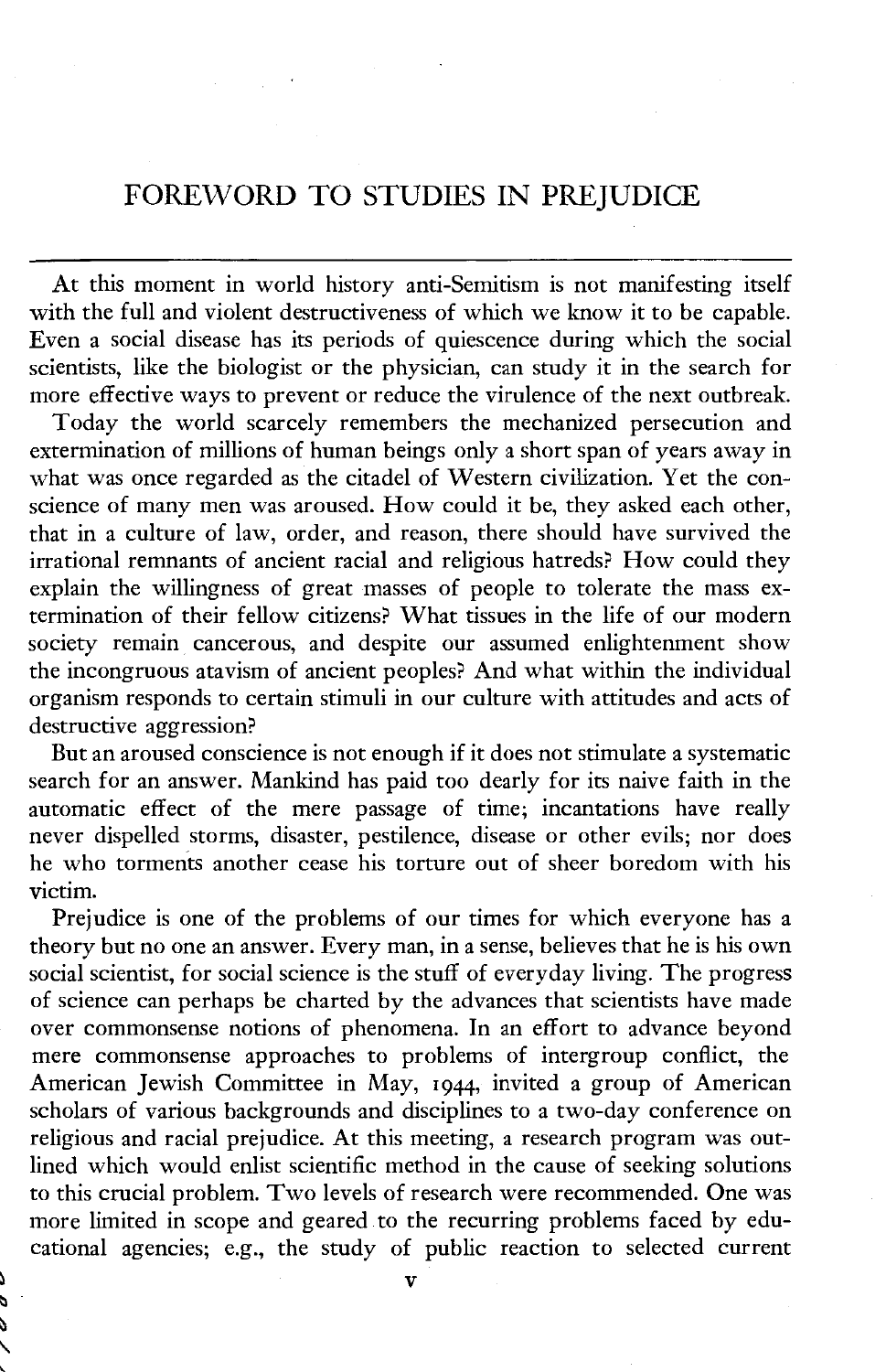vi FOREWORD TO STUDIES IN PREJUDICE<br>events, and the evaluation of various techniques and methods such as those<br>involved in mass media of communication as they impinge upon intergroup events, and the evaluation of various techniques and methods such as those involved in mass media of communication as they impinge upon intergroup relationships. The other level suggested was one of basic research, basic i relationships. The other level suggested was one of basic research, basic in this field. The first level frequently consists of a large number of small studies, limited in scope and focused sharply on a given issue. In pra that it should result eventually in additions to organized knowledge in this field. The first level frequently consists of a large number of small studies, limited in scope and focused sharply on a given issue. In practice found that the "goodness" of our smaller studies was proportional to our ingenuity in so devising them that they, too, could contribute basically to knowledge. The chief difference between the two levels of research–some-t knowledge. The chief difference between the two levels of research–some-<br>times loosely called "short-range" and "long-range" research–seems largely<br>to be due to the immediacy of implementation of findings as program-relate ns largely<br>m-related<br>und tech-<br>approach to be due to the immediacy of implementation of findings as program-related or unrelated, rather than to differences in methodology, skills and techniques. On both levels, it is necessary to pursue an interdisciplinary app

or unrelated, rather than to differences in methodology, skills and tech-<br>niques. On both levels, it is necessary to pursue an interdisciplinary approach<br>to research problems. To further research on both levels, the Americ To further research on both levels, the American Jewish Committee estab-<br>lished a Department of Scientific Research, headed in turn by each of us.<br>The department saw its responsibility not only in itself initiating fundame lished a Department of Scientific Research, headed in turn by each of us.<br>The department saw its responsibility not only in itself initiating fundamental<br>studies in the phenomenon of prejudice, but also in helping to stimu The department saw its responsibility not only in itself initiating fundamental<br>studies in the phenomenon of prejudice, but also in helping to stimulate new<br>studies.<br>The present series of volumes represents the first fruit

o stimulate new<br>f this effort. In<br>tegrated whole<br>bhenomenon we studies.<br>The present series of volumes represents the first fruits of this effort. In<br>a sense, the initial five volumes constitute one unit, an integrated whole,<br>each part of which illuminates one or another facet of the p a sense, the initial five volumes constitute one unit, an integrated whole, each part of which illuminates one or another facet of the phenomenon we call prejudice. Three of the books deal with those elements in the person call prejudice. Three of the books deal with those elements in the personality of modern man that predispose him to reactions of hostility to racia and religious groups. They attempt answers to the question: What is there ity of modern man that predispose him to reactions of hostility to racial<br>and religious groups. They attempt answers to the question: What is there<br>in the psychology of the individual that renders him "prejudiced" or "un-<br> and religious groups. They attempt answers to the question: What is there<br>in the psychology of the individual that renders him "prejudiced" or "un-<br>prejudiced," that makes him more or less likely to respond favorably to t in the psychology of the individual that renders him "prejudiced" or "un-<br>prejudiced," that makes him more or less likely to respond favorably to the<br>agitation of a Goebbels or a Gerald K. Smith? The volume on *The Au-*<br>t It demonstrates that there is a close correlation between a number of deep-<br>rooted personality traits, and overt prejudice. The study has also succeeded<br>in producing an instrument for measuring these traits among various s rooted personality traits, and overt prejudice. The study has also succeeded<br>in producing an instrument for measuring these traits among various strata<br>of the population.<br>Within a more limited range of inquiry, the same qu

in producing an instrument for measuring these traits among various strata<br>of the population.<br>Within a more limited range of inquiry, the same question was asked with<br>respect to two specific groups. The study on *Dynamics* Within a more limited range of inquiry, the same question was asked with respect to two specific groups. The study on Dynamics of Prejudice by Bettelheim and Janowitz, considers the connection between personality traits an Bettelheim and Janowitz, considers the connection between personality traits and prejudice among war veterans. Here the investigators were able to examine the impact of the war experience, with its complex anxieties and te examine the impact of the war experience, with its complex anxieties and<br>tensions, as an added factor of major significance affecting tens of millions<br>of people. Anti-Semitism and Emotional Disorder by Ackerman and Jahoda, of people. *Anti-Semitism and Emotional Disorder* by Ackerman and Jahoda, is based upon case histories of a number of individuals, from different walks of life, who have received intensive psychotherapy. The special sig-<br>w e psychotherapy. The special sig-<br>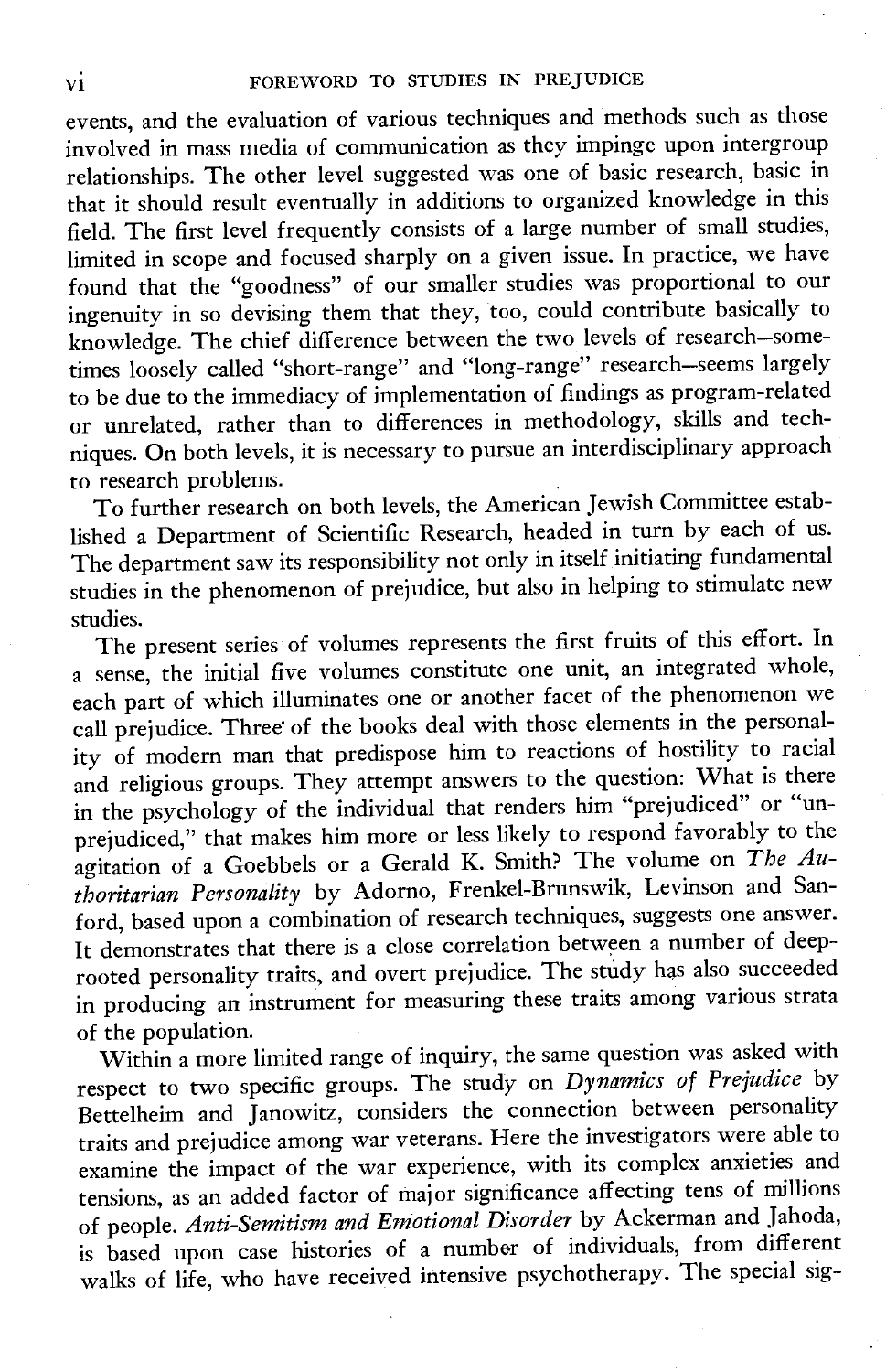FOREWORD TO STUDIES IN PREJUDICE vii<br>
in the availability of a body of evidence dealing with phenomena beneath<br>
the realm of the conscious and the rational, and illuminating the correlation<br>
established in more general ter the realm of the conscious and the rational, and illuminating the correlation<br>established in more general terms in the basic investigation of the authori-<br>tarian personality.<br>The other important factor in prejudice is of c

established in more general terms in the basic investigation of the authoritarian personality.<br>The other important factor in prejudice is of course the social situation<br>itself, i.e., the external stimuli to which the predi itself, i.e., the external stimuli to which the predispositions within the individual have reacted and continue to react. Nazi Germany is the vivid example of the effect of the social situation, and it is to the understand of the effect of the social situation, and it is to the understanding of the roots of Nazi anti-Semitism and thence to the present task of democratic reorientation in Germany that *Rebearsal for Destruction* by Massing is mediator between the world and the individual psyche, the agitator molds already existing prejudices and tendencies into overt doctrines and ultimately into overt action.

In the Prophets of Deceit by Lowenthal and Guterman the role of the agitator is studied. The agitator's technique of persuasion, the mechanism of mediation that translates inchoate feeling into specific belief and action make up the theme of that volume. of mediation that translates inchoate feeling into specific belief and action<br>make up the theme of that volume.<br>It may strike the reader that we have placed undue stress upon the per-

sonal and the psychological rather than upon the social aspect of prejudice.<br>This is not due to a personal preference for psychological analysis nor to a<br>failure to see that the cause of irrational hostility is in the last found in social frustration and injustice. Our aim is not merely to describe prejudice but to explain it in order to help in its eradication. That is the challenge we would meet. Eradication means re-education, scientifica prejudice but to explain it in order to help in its eradication. That is the prejudice but to explain it in order to help in its eradication. That is the challenge we would meet. Eradication means re-education, scientifically planned on the basis of understanding scientifically arrived at. And educ challenge we would meet. Eradication means re-education, scientifically planned on the basis of understanding scientifically arrived at. And education in a strict sense is by its nature personal and psychological. Once we planned on the basis of understanding scientifically arrived at. And education<br>in a strict sense is by its nature personal and psychological. Once we under-<br>stand, for example, how the war experience may in some cases have in a strict sense is by its nature personal and psychological. Once we under-<br>stand, for example, how the war experience may in some cases have strength-<br>ened personality traits predisposed to group hatred, the educational may follow logically. Similarly, to expose the psychological tricks in the arsenal of the agitator may help to immunize his prospective victims against<br>them.<br>Since the completion of these studies the Department of Scientific Re-

search of the American Jewish Committee has moved ahead into areas of research in which the unit of study is the group, the institution, the community rather than the individual. Fortified by a better knowledge of *indi*research in which the unit of study is the group, the institution, the com-<br>munity rather than the individual. Fortified by a better knowledge of *indi-*<br>*vidual* dynamics, we are now concerned with achieving a better unde munity rather than the individual. Fortified by a better knowledge of *individual* dynamics, we are now concerned with achieving a better understanding of *group* dynamics. For we recognize that the individual *in vacuo* i ing of group dynamics. For we recognize that the individual in vacuo is but an artifact; even in the present series of studies, although essentially psychological in nature, it has been necessary to explain individual behavior in terms of social antecedents and concomitants. The second stage of our research is thus focused upon problems of group pressures and the sociological dethus focused upon problems of group pressures and the sociological determinants of roles in given social situations. We seek answers to such ques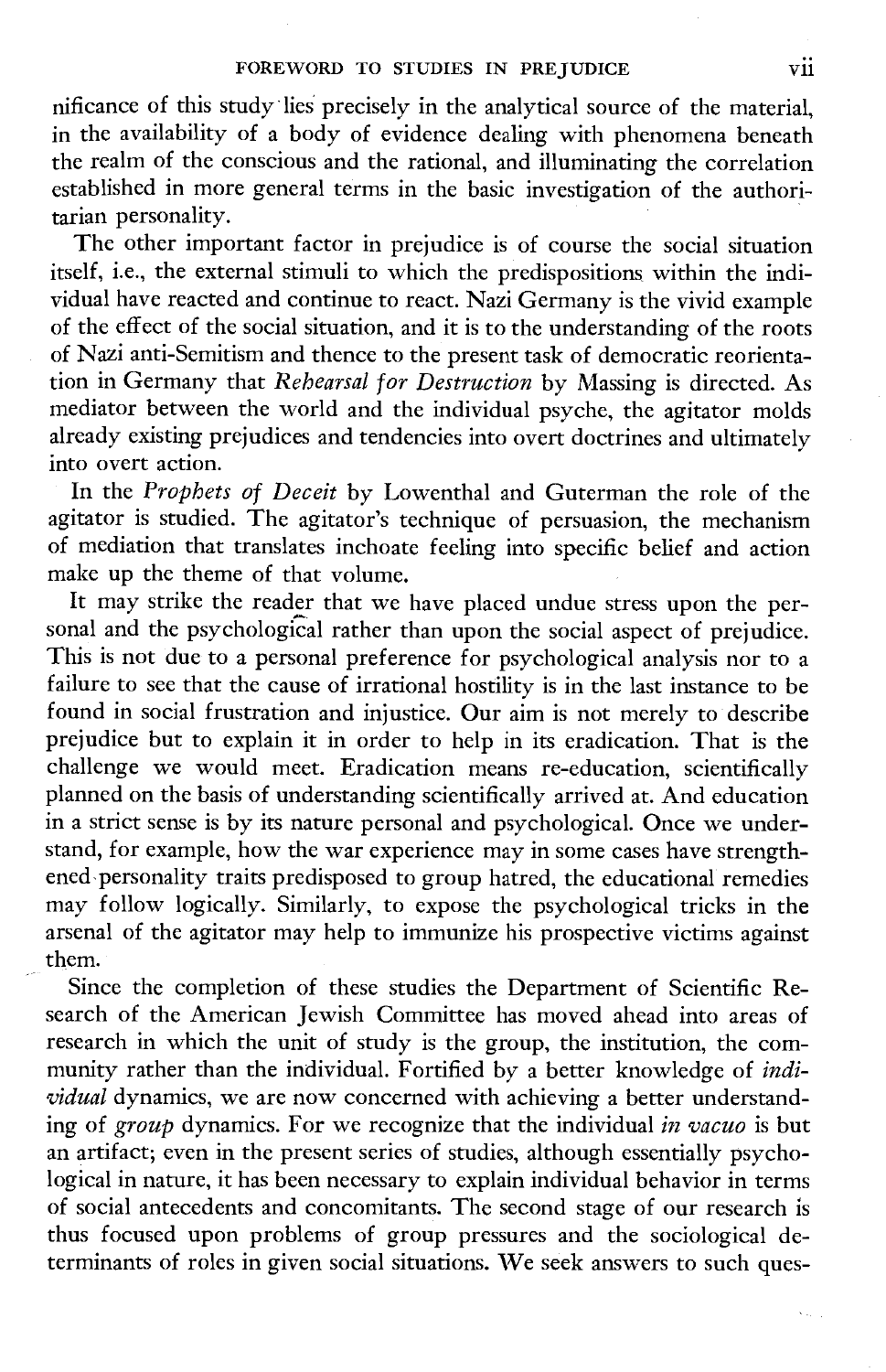Viii FOREWORD TO STUDIES IN PREJUDICE<br>tions as: Why does an individual behave in a "tolerant" manner in one tions as: Why does an individual behave in a "tolerant" manner in one<br>situation and in a "bigoted" manner in another situation? To what extent may<br>certain forms of intergroup conflict, which appear on the surface to be<br>bas based upon ethnic difference, be based upon other factors, using ethnic<br>difference as content?<br>The authors of the volumes and the many colleagues upon whose experi-

based upon ethnic difference, be based upon other factors, using ethnic<br>difference as content?<br>The authors of the volumes and the many colleagues upon whose experi-<br>ence and assistance they have been able to draw have wide the absolution and assistance they have been able to draw have widely differing pro-<br>fessional interests. This is immediately reflected in the various techniques they<br>have used, even in the way they write. Some of the book fessional interests. This is immediately reflected in the various techniques they have used, even in the way they write. Some of the books are more technical, others more "readable." We have not sought uniformity. A search t sought uniformity. A search for the<br>he best techniques of the contemporary<br>hrough all this diversity of method and truth conducted in accordance with the best techniques of the contemporar<br>social sciences was our sole aim. Yet through all this diversity of method an<br>technique a significant measure of agreement has been achieved.<br>The pr

truth conducted in accordance with the best techniques of the contemporary social sciences was our sole aim. Yet through all this diversity of method and technique a significant measure of agreement has been achieved. The social sciences was our sole aim. Yet through all this diversity of method and technique a significant measure of agreement has been achieved.<br>The problem requires a much more extensive and much more sustained effort than The problem requires a much more extensive and much more sustained effort than any single institution, or any small group such as ours, could hope to put forth. It was our hope that whatever projects we could undertake wou to put forth. It was our hope that whatever projects we could undertake would not only be contributions in themselves, but would also serve to stimulate active interest in continued study by other scholars. With deep satis the must be vertilibrations in themselves, but would also serve to stimulate active interest in continued study by other scholars. With deep satisfaction we have watched the steady increase in scientific publications in th stimulate active interest in continued study by other scholars. With deep satisfaction we have watched the steady increase in scientific publications in this field in the past few years. We believe that any study that bear this central theme, if carried out in a truly scientific spirit, cannot help but<br>bring us closer to the theoretical, and ultimately to the practical, solution believe that any study that bears upon this central theme, if carried out in a truly scientific spirit, cannot help but bring us closer to the theoretical, and ultimately to the practical, solution of the problem of reduci

of the problem of reducing intergroup prejudice and hatred.<br>This foreword to *Studies in Prejudice* would not be complete without<br>tribute to the vision and leadership of Dr. John Slawson, Executive Vice<br>President of the Am This foreword to *Studies in Prejudice* would not be complete without a tribute to the vision and leadership of Dr. John Slawson, Executive Vice-<br>President of the American Jewish Committee, who was responsible for call-<br>in tribute to the vision and leadership of Dr. John Slawson, Executive Vice-<br>President of the American Jewish Committee, who was responsible for call-<br>ing the conference of scholars and for establishing the Department of<br>Scie President of the American Jewish Committee, who was responsible for call-<br>
ing the conference of scholars and for establishing the Department of<br>
Scientific Research. Both editors owe Dr. Slawson a debt of gratitude for<br>
t the inspiration, guidance, and stimulation which he gave them.<br>MAX HORKHEIMER<br>SAMUEL H. FLOWERMAN

SAMUEL H. FLOWERMAN

Viii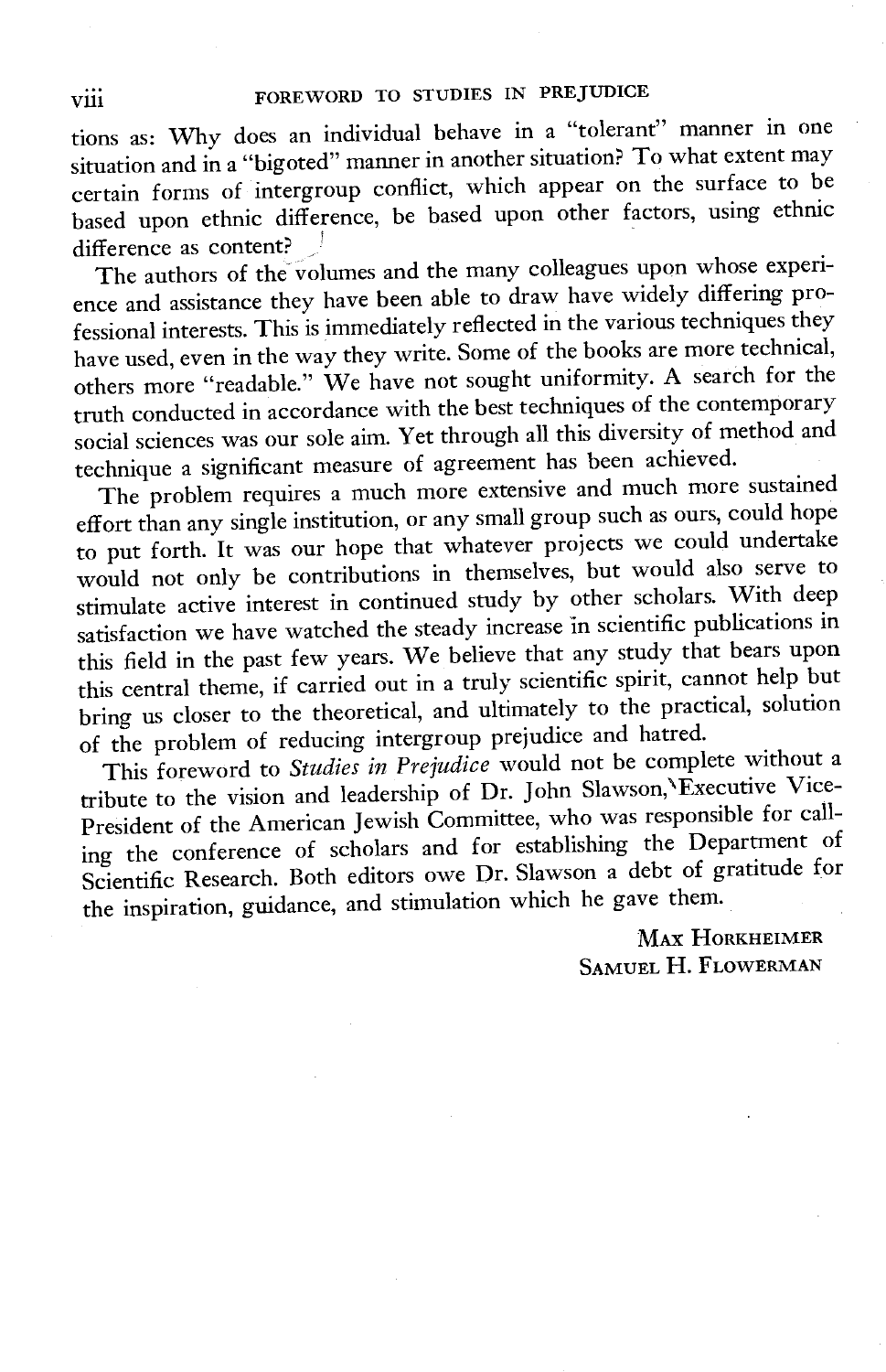## **PREFACE**

This is a book about social discrimination. But its purpose is not simply to add a few more empirical findings to an already extensive body of information. The central theme of the work is a relatively new concept—the rise the rise of an "anthropological" species we call the authoritarian type of and skills which are typical of a highly industrialized society with irrational<br>or anti-rational beliefs. He is at the same time enlightened and superstitious,<br>proud to be an individualist and in constant fear of not being thinkers. This book approaches the problem with the means of socio-<br>psychological research.<br>The implications and values of the study are practical as well as theo-

retical. The authors do not believe that there is a short cut to education which will eliminate the long and often circuitous road of painstaking reretical. The authors do not believe that there is a short cut to education<br>which will eliminate the long and often circuitous road of painstaking re-<br>search and theoretical analysis. Nor do they think that such a problem a which will eliminate the long and often circuitous road of painstaking research and theoretical analysis. Nor do they think that such a problem at<br>the position of minorities in modern society, and more specifically the pro the position of minorities in modern society, and more specifically the prob-<br>lem of religious and racial hatreds, can be tackled successfully either by the<br>propaganda of tolerance or by apologetic refutation of errors and the other hand, theoretical activity and practical application are not separated<br>by an unbridgeable gulf. Quite the contrary: the authors are imbued with<br>the conviction that the sincere and systematic scientific elucidatio the other hand, theoretical activity and practical application are not separated<br>by an unbridgeable gulf. Quite the contrary: the authors are imbued with<br>the conviction that the sincere and systematic scientific elucidatio by an unbridgeable gulf. Quite the contrary: the authors are imbued with<br>the conviction that the sincere and systematic scientific elucidation of a<br>phenomenon of such great historical meaning can contribute directly to<br>an the conviction that the sincere and systematic scientific elucidation of a<br>phenomenon of such great historical meaning can contribute directly to<br>an amelioration of the cultural atmosphere in which hatred breeds.<br>This conv

an amelioration of the cultural atmosphere in which hatred breeds.<br>This conviction must not be brushed aside as an optimistic illusion. In the history of civilization there have been not a few instances when mass delusions were healed not by focused propaganda but, in the final analysis, history of civilization there have been not a few instances when mass de-<br>lusions were healed not by focused propaganda but, in the final analysis<br>because scholars, with their unobtrusive yet insistent work habits, studied what lay at the root of the delusion. Their intellectual contribution, operating within the framework of the development of society as a whole, was what lay at the root of the delusion. Their intellectual contribution, operat-<br>ing within the framework of the development of society as a whole, was<br>decisively effective.<br>I should like to cite two examples. The superstiti

decisively effective.<br>I should like to cite two examples. The superstitious belief in witchcraft<br>was overcome in the seventeenth and eighteenth centuries after men had was overcome in the seventeenth and eighteenth centuries after men had<br>come more and more under the influence of the results of modern science. come more and more under the influence of the results of modern science. The impact of Cartesian rationalism was decisive. This school of philosophers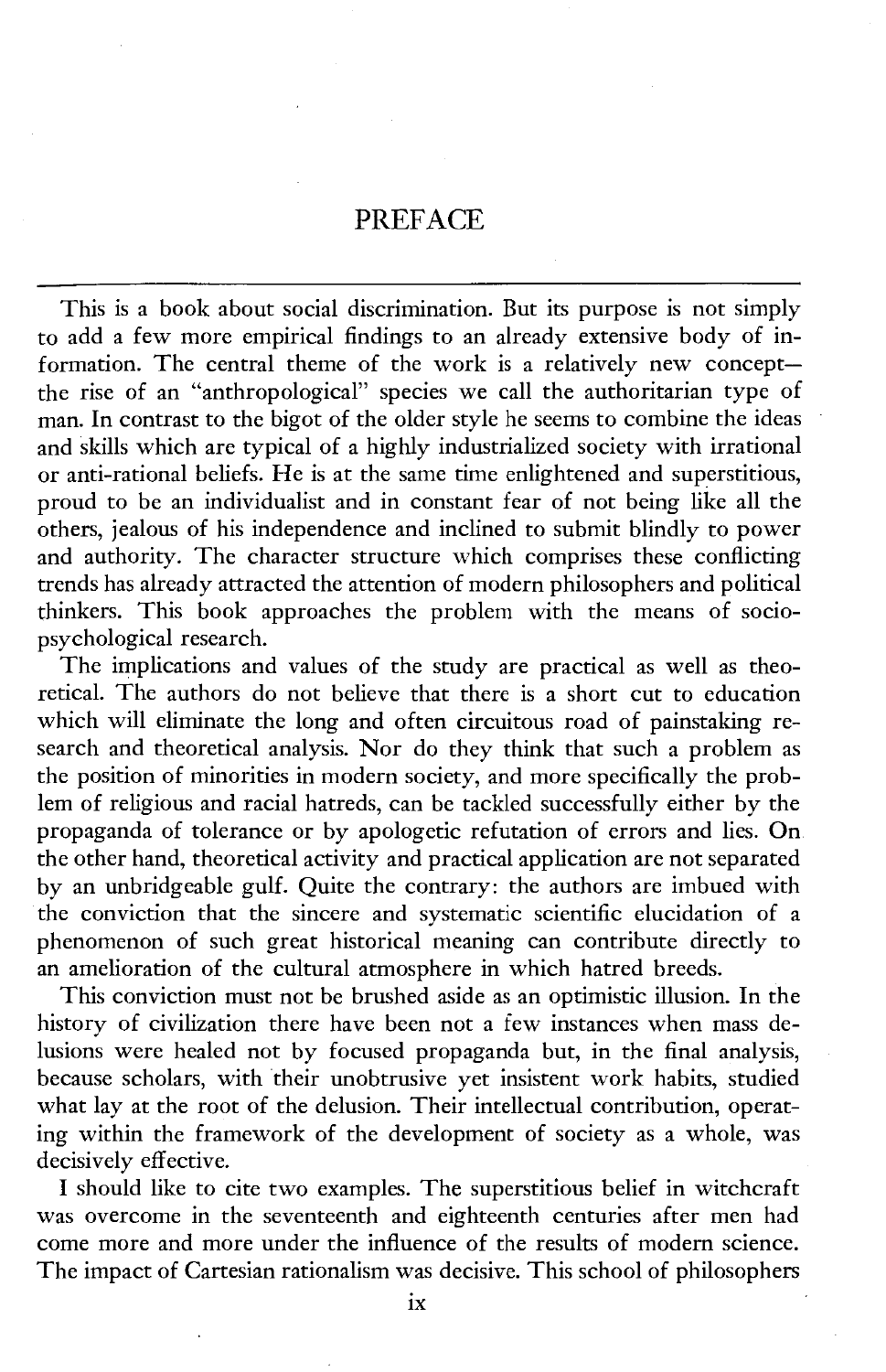PREFACE<br>demonstrated—and the natural scientists following them made practical use<br>of their great insight—that the previously accepted belief in the immediate<br>effect of spiritual factors on the realm of the corporal is an i of their great insight—that the previously accepted belief in the immediate<br>effect of spiritual factors on the realm of the corporal is an illusion. Once this<br>scientifically untenable dogma was eliminated, the foundations scientifically untenable dogma was eliminated, the foundations of the belief in magic were destroved. scientifically untenable dogma was eliminated, the foundations of the belief<br>in magic were destroyed.<br>As a more recent example, we have only to think of the impact of Sigmund<br>Freud's work on modern culture. Its primary imp

Freud's work on modern culture. Its primary importance does not lie in the fact that psychological research and knowledge have been enriched by new findings but in the fact that for some fifty years the intellectual world, and especially the educational, has been made more and more aware of the c factor factor that suppression of children (both within the home and out-<br>side) and society's usually naive ignorance of the psychological dynamics of findings but in the fact that for some fifty years the intellectual world, and<br>especially the educational, has been made more and more aware of the con-<br>nection between the suppression of children (both within the home and early childhood are of prime importance for the happiness and work-potential of the adult has brought about a revolution in the relation between parents and children which would have been deemed impossible a hundred years ago.

parents and children which would have been deemed impossible a hundred<br>years ago.<br>The present work, we hope, will find a place in this history of the inter-<br>dependence between science and the cultural climate. Its ultimate years ago.<br>The present work, we hope, will find a place in this history of the inter-<br>dependence between science and the cultural climate. Its ultimate goal is to<br>open new avenues in a research area which can become of imm dependence between science and the cultural conduction of immediate practical significance. It seeks to develop and promote an understanding of open new avenues in a research area which can become of immediate practical significance. It seeks to develop and promote an understanding of social-psychological factors which have made it possible for the authoritarian t social-psychological factors which have made it possible for the authoritarian<br>type of man to threaten to replace the individualistic and democratic type<br>prevalent in the past century and a half of our civilization, and of type of man to threaten to replace the individualistic and democratic type<br>prevalent in the past century and a half of our civilization, and of the factors<br>by which this threat may be contained. Progressive analysis of thi prevalent in the past century and a half of our civilization, and of the factors<br>by which this threat may be contained. Progressive analysis of this new<br>"anthropological" type and of its growth conditions, with an ever-inc

"anthropological" type and of its growth conditions, with an ever-increas-<br>ing scientific differentiation, will enhance the chances of a genuinely educa-<br>tional counterattack.<br>Confidence in the possibility of a more system nisms of discrimination and especially of a characterological discrimination-<br>type is not based on the historical experience of the last fifteen years alone<br>but also on developments within the social sciences themselves du type is not based on the historical experience of the last fifteen years alone,<br>but also on developments within the social sciences themselves during recent<br>decades. Considerable and successful efforts have been made in th decades. Considerable and successful efforts have been made in this country as well as in Europe to raise the various disciplines dealing with man as a social phenomenon to the organizational level of cooperation that has been as well as in Europe to raise the various disciplines dealing with man as a<br>social phenomenon to the organizational level of cooperation that has been<br>a tradition in the natural sciences. What I am thinking of are not mere social phenomenon to the organizational level of cooperation that has been<br>a tradition in the natural sciences. What I am thinking of are not merely<br>mechanical arrangements for bringing together work done in various fields a tradition in the natural sciences. What I am thinking of are not merely<br>mechanical arrangements for bringing together work done in various fields<br>of study, as in symposia or textbooks, but the mobilization of different<br>m of study, as in symposia or textbooks, but the mobilization of different methods and skills, developed in distinct fields of theory and empirical investigation, for one common research program.

Such cross-fertilization of different branches of the social sciences and Such cross-fertilization of different branches of the social sciences and<br>ychology is exactly what has taken place in the present volume. Experts psychology is exactly what has taken place in the present volume. Experts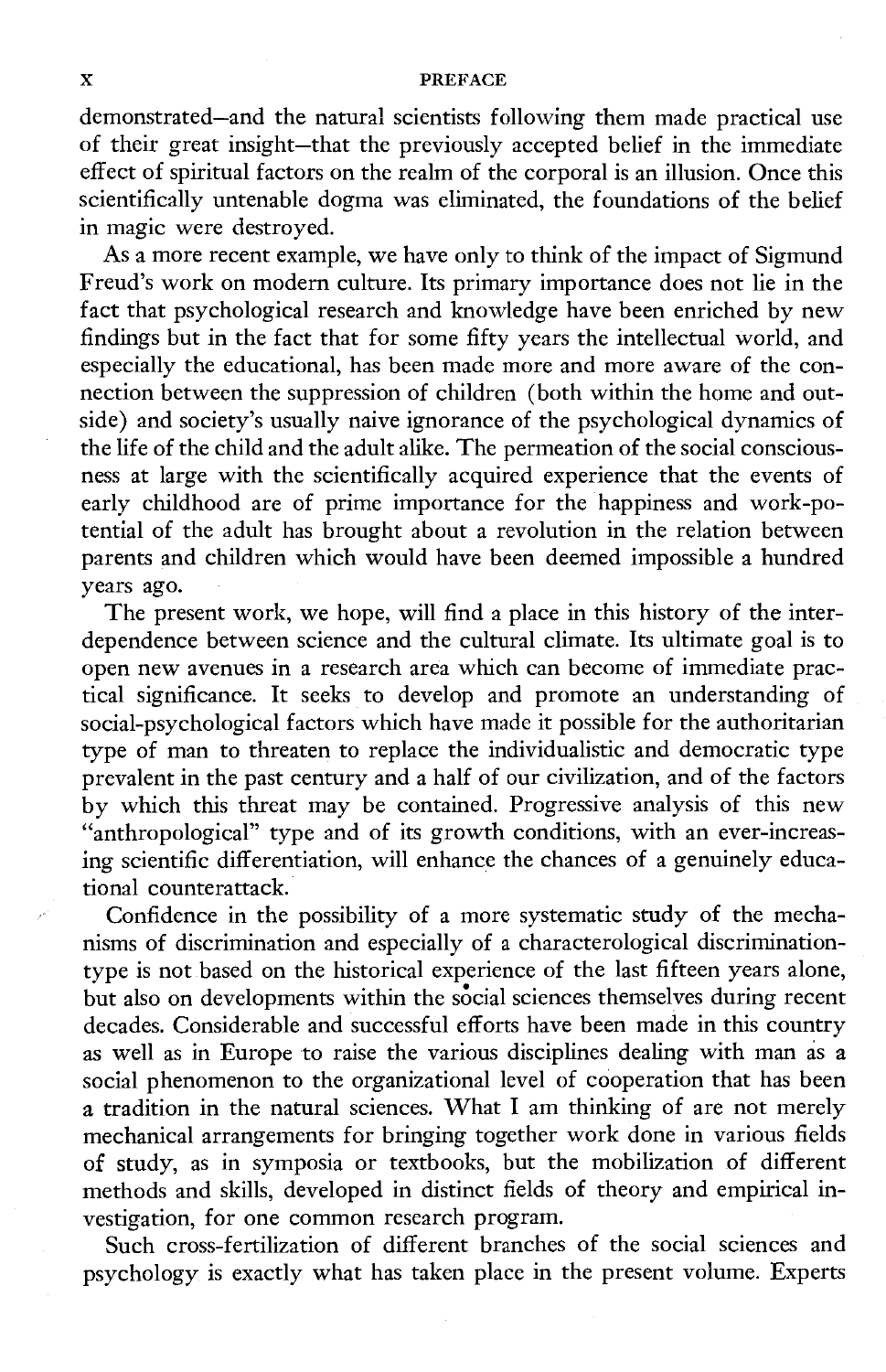### PREFACE

Xi<br>in the fields of social theory and depth psychology, content analysis, clinical<br>psychology, political sociology, and projective testing pooled their experi-<br>ences and findings. Having worked together in the closest coop now present as the result of their joint efforts the elements of a theory of the authoritarian type of man in modern society.

They are not unmindful that they were not the first to have studied this phenomenon. They gratefully acknowledge their debt to the remarkable phenomenon<br>psychological profiles of the prejudiced individual projected by Sigmund<br>Freud, Maurice Samuel, Otto Fenichel, and others. Such brilliant insights psychological profiles of the prejudiced individual projected by Sigmund<br>Freud, Maurice Samuel, Otto Fenichel, and others. Such brilliant insights<br>were in a sense the indispensable prerequisites for the methodological in-<br> Freud, Maurice Samuel, Otto Fenichel, and others. Such brilliant insight<br>were in a sense the indispensable prerequisites for the methodological in-<br>tegration and research organization which the present study has attempted<br> tegration and research organization which the present study has attempted, and we think achieved to a certain degree, on a scale previously unapproached.

Institutionally, this book represents a joint undertaking of the Berkeley Public Opinion Study and the Institute of Social Research. Both organizations had already made their mark in efforts to integrate various sciences and different research methods. The Berkeley Public Opinion Study had devoted itself to the examination of prejudice in terms of social psychology had hit upon the close correlation between overt prejudice and certain personality traits of a destructive nihilistic nature, suggested by an irrationally pessimistic ideology of the intolerant. The Institute of Social had hit upon the close correlation between overt prejudice and certain<br>personality traits of a destructive nihilistic nature, suggested by an ir-<br>rationally pessimistic ideology of the intolerant. The Institute of Social<br>R personality traits of a destructive nihilistic nature, suggested by an ir-<br>rationally pessimistic ideology of the intolerant. The Institute of Social<br>Research was dedicated to the principle of theoretical and methodologica integration from its earliest days at the University of Frankfurt, and pub-<br>lished several studies growing out of this basic approach. In one volume, on<br>authority and the family, the concept of the "authoritarian personali lished several studies growing out of this basic approach. In one volume, or<br>authority and the family, the concept of the "authoritarian personality" was<br>put forward as a link between psychological dispositions and politic authority and the family, the concept of the "authoritarian personality" was<br>put forward as a link between psychological dispositions and political lean-<br>ings. Pursuing this line of thought further, the Institute formulate put forward as a link between psychological dispositions and political lean-<br>ings. Pursuing this line of thought further, the Institute formulated and<br>published in 1939 a comprehensive research project on anti-Semitism. So published in 1939 a comprehensive research project on anti-Semitism. Some<br>five years later, a series of discussions with the late Dr. Ernst Simmel and<br>Professor R. Nevitt Sanford of the University of California laid the ba

From Frontia California laid the University As finally organized, the research staff was headed by four senior mem-<br>bers, Dr. R. N. Sanford of the Berkeley Public Opinion Study and Dr. T. W. Adorno of the Institute of Social Research, who were the directors, and Dr. Else Frenkel-Brunswik and Dr. Daniel Levinson. Their collaboration was so close, perhaps I should say democratic, and the work so evenly di-Dr. Else Frenkel-Brunswik and Dr. Daniel Levinson. Their collaboration was so close, perhaps I should say democratic, and the work so evenly divided among them that it became clear at an early stage that they ought to shar was so close, perhaps I should say democratic, and the work so evenly di-<br>vided among them that it became clear at an early stage that they ought to<br>share equally in the responsibility and the credit for the present public tion. The main concepts of the study were evolved by the team as a whole.<br>This is true above all of the idea of the indirect measurement of antidemo-<br>cratic trends, the F scale. Some division of labor could not be avoided, however, and it proved advisable to have the various chapters signed by however, and it proved advisable to have the various chapters signed by<br>individual staff members. The actual writing process necessarily involves individual staff members. The actual writing process necessarily involves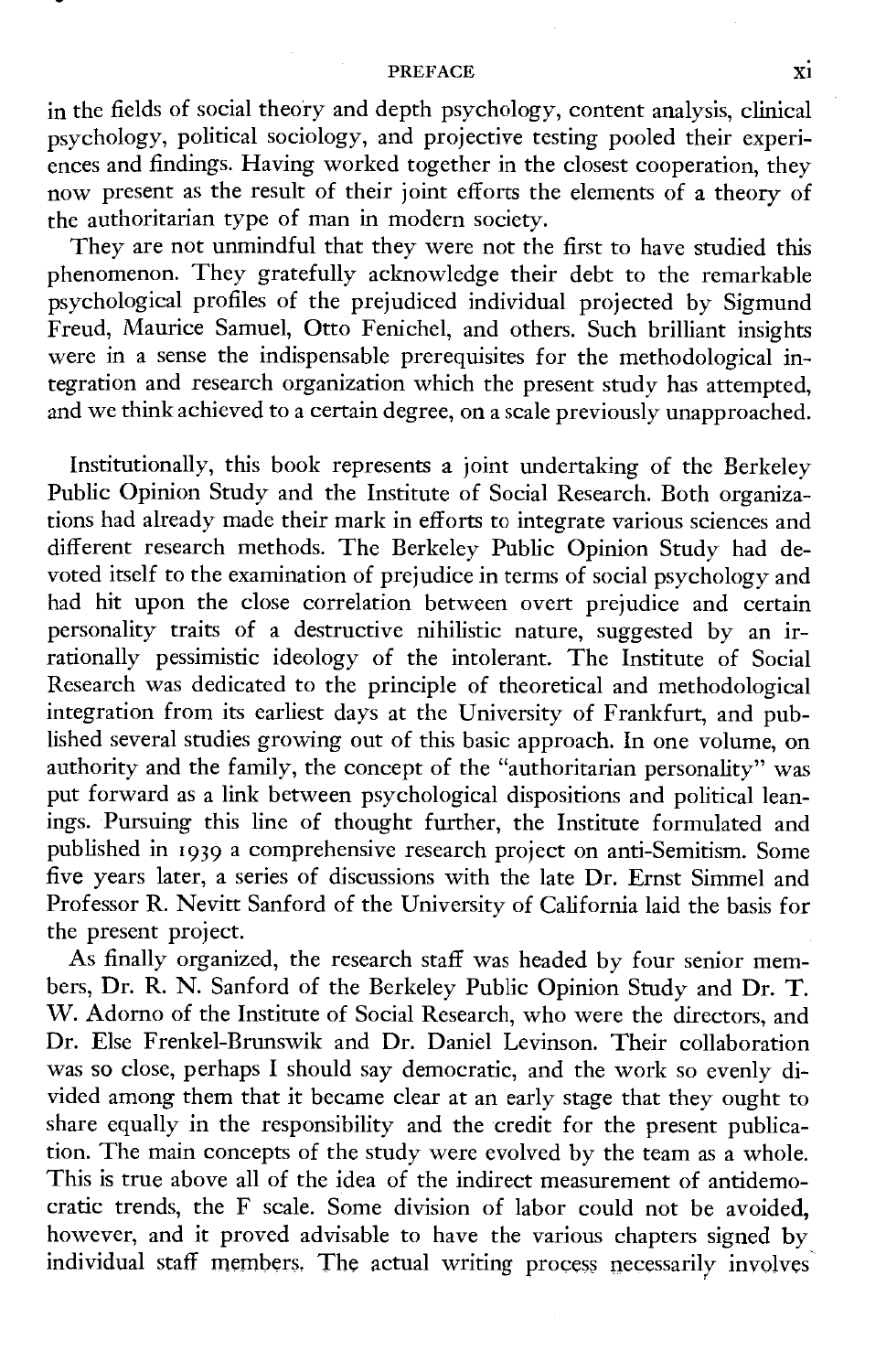xii<br>a more intimate occupation with the materials under consideration and thus a more intimate occupation with the materials under consideration and thus<br>a measure of more specific responsibility. Nevertheless, the fact remains<br>that each of the four senior members contributed to every chapter and hen that each of the four senior members contributed to every chapter and hence<br>that the work as a whole is thoroughly collective.<br>It may be of interest to note the primary assignments of each of the<br>senior staff members durin

that each of the four senior members contributed to every chapter and hence<br>that the work as a whole is thoroughly collective.<br>It may be of interest to note the primary assignments of each of the<br>senior staff members durin It may be of interest to note the primary assignments of each of the<br>senior staff members during the actual research process. Dr. Sanford con-<br>ceived the way the various techniques should be combined and planned the<br>resear ceived the way the various techniques should be combined and planned the<br>research procedures. Much of his time was devoted to detailed case studies,<br>with special reference to the dynamic etiology of the prejudiced personal and characterological concepts concomitant with authoritarianism. He also analyzed the ideological sections of the interviews by means of categories of social theory. Dr. Brunswik formulated some of the first personality analyzed the ideological sections of the interviews by means of categories<br>of social theory. Dr. Brunswik formulated some of the first personality<br>variables of the research. On the basis of her earlier work, she carried th the systematic, dynamically oriented categorization and quantification of the interview material. Dr. Levinson had primary responsibility for the AS, E, and PEC scales, for the analysis of ideology in psychological terms, the systematic, dynamically oriented categorization and quantification of<br>the interview material. Dr. Levinson had primary responsibility for the AS,<br>E, and PEC scales, for the analysis of ideology in psychological terms,

Three monographic chapters, one an over-all presentation of the methodology and results of one of the main techniques, the Thematic Apperception Test, and two dealing with "critical" groups were written by<br>Betty Aron, Maria Levinson, and William Morrow. All three were perma-<br>nently on the staff of the study and completely familiar with its progress. Betty Aron, Maria Levinson, and William Morrow. All three were permanently on the staff of the study and completely familiar with its progress.<br>The project could not have been realized without the generous and intel-

ligent support of the American Jewish Committee. In 1944 the Committee, feeling the need for a sound research basis for the financial and organizational support it planned to give to cooperative studies, of a type which this book ligent support of the American Jewish Committee. In 1944 the Committee, feeling the need for a sound research basis for the financial and organizational support it planned to give to cooperative studies, of a type which th be which this book<br>Research. From the<br>er to stimulate and<br>and psychology of<br>luating action proexemplifies, decided to create a Department of Scientific Research. From the first the Department was conceived as a scientific center to stimulate and co-ordinate the work of leading scientists in the sociology and psycho prejudice and, at the same time, as a laboratory for evaluating action programs. Though the members of the Department's research staff are constantly under pressure to solve problems set up for them by the day-to-day work grams. Though the members of the Department's research staff are con-<br>stantly under pressure to solve problems set up for them by the day-to-day<br>work of an extensive organization fighting for democratic rights on several<br>b work of an extensive organization fighting for democratic rights on several<br>broad fronts, they have never shirked the responsibility of furthering basic<br>research programs. This volume symbolizes that link between democrati research programs. This volume symbolizes that link between democratic<br>education and fundamental research.<br>Director, Institute of Social Research education and fundamental research. MAX HORKHEIMER, Director, Institute of Social Research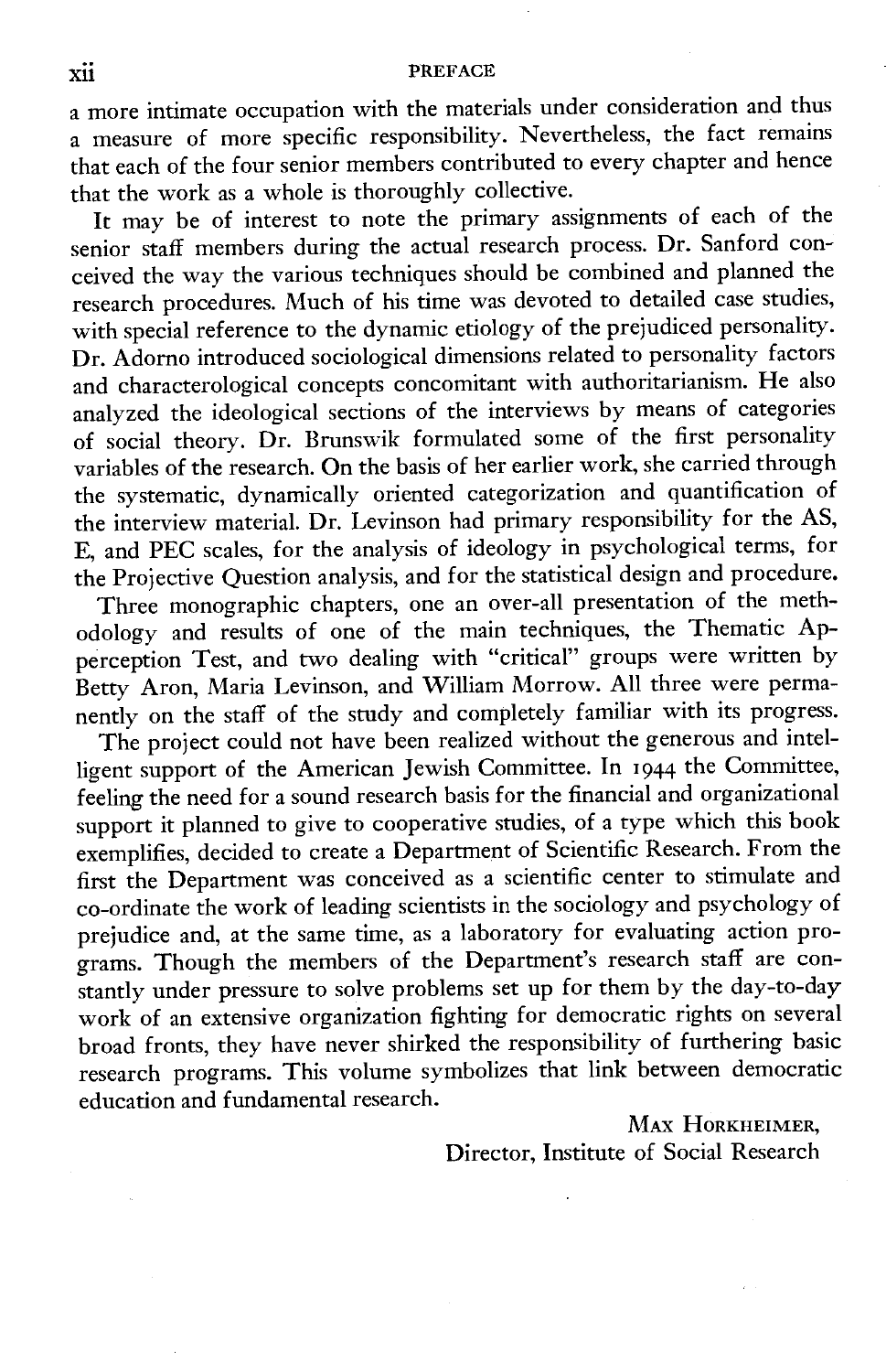## ACKNOWLEDGMENTS

The authors wish to express their indebtedness to the American Jewish<br>Committee for the grants which sustained their research during a period of<br>two and one-half years. They owe a special debt of gratitude to Dr. Max Horkheimer, Director of the Department of Scientific Research of the American Jewish Committee at the time the present study was undertaken. Dr. Horkheimer played the crucial role in the initiation of the study, and American Jewish Committee at the time the present study was undertaken.<br>Dr. Horkheimer played the crucial role in the initiation of the study, and<br>he remained closely identified with it until the end; he contributed ideas, American Jewish Committee at the time the present study was undertaken.<br>Dr. Horkheimer played the crucial role in the initiation of the study, and<br>he remained closely identified with it until the end; he contributed ideas, he remained closely identified with it until the end; he contributed ideas, guidance, encouragement and untiring activity in support of our aims. We wish to thank him, further, for contributing the preface to this volume. wish to thank him, further, for contributing the preface to this volume.<br>To Dr. Samuel Flowerman, who succeeded Dr. Horkheimer as Director<br>of the Department of Scientific Research of the American Jewish Committee,<br>the auth of the Department of Scientific Research of the American Jewish Committee,<br>the authors are likewise heavily indebted. Dr. Flowerman's interest, advice,<br>and tangible help in practical matters were invaluable in bringing abo the authors are likewise heavily indebted. Dr. Flowerman's interest, advice,<br>and tangible help in practical matters were invaluable in bringing about the and tangible help in practical matters were invaluable in bringing about the<br>publication of this volume.

publication of this volume.<br>Our collaborators, Betty Aron, Maria Levinson, and Dr. William Morrow, are to be thanked not only for their special studies which contribute so substantially to the content of this volume but for their participation in all phases of the study as a whole. For extended periods during the course of the study each of them contributed to the development of theory and to the collection, analysis and interpretation of data in areas other than those covered by their special studies. Dr. Suzanne Reichard, who conducted a special investigation of the Rorschach records of some of our subjects, likewise participated in the various phases of the study; she devoted most of covered by their special studies. Dr. Suzanne Reichard, who conducted a special investigation of the Rorschach records of some of our subjects, like-<br>wise participated in the various phases of the study; she devoted most o special investigation of the Rorschach records of some of our subjects, like-<br>wise participated in the various phases of the study; she devoted most of her<br>time to administering the Thematic Apperception Test, interviewing jects and assisting in the analysis and interpretation of the interview material.

In conducting interviews with our subjects in the San Francisco Bay Area<br>we had the able assistance of Dr. Merle Elliott, Virginia Ives, Dr. Mary Cover<br>Jones, Sheila Moon and Rose Segure. Rose Segure also assisted, as did we had the able assistance of Dr. Merle Elliott, Virginia Ives, Dr. Mary Cover Danielson, in making the arrangements whereby certain groups of subjects filled out our questionnaires. Dr. Winfield Wickham generously cooperated Danielson, in making the arrangements whereby certain groups of subjects filled out our questionnaires. Dr. Winfield Wickham generously cooperated by administering the Thematic Apperception Test to a large group of our sub by administering the Thematic Apperception Test to a large group of our subjects, and Roger Bardsley assisted in the analysis of Thematic Apperception Test records.<br>Numerous colleagues and friends read all or parts of the tion Test records.<br>Numerous colleagues and friends read all or parts of the manuscript, took

 Numerous colleagues and friends read all or parts of the manuscript, tookthe time to discuss it with us, and made many corrections, suggestions, and<br>helpful criticisms. We wish to express our appreciation to Dr. Egon Bruns<br>xiii helpful criticisms. We wish to express our appreciation to Dr. Egon Bruns-<br>xiii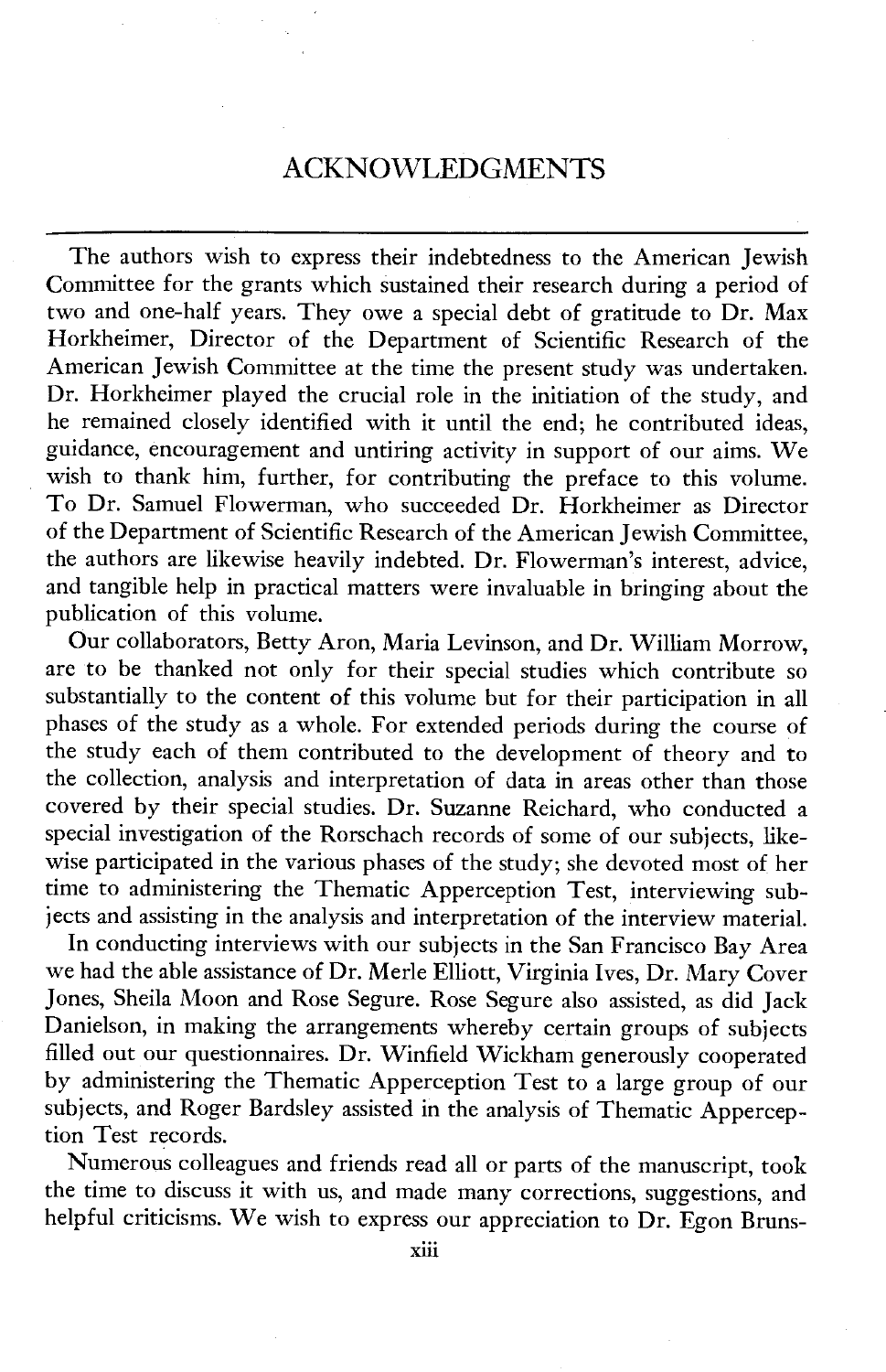ACKNOWLEDGMENTS<br>wik, Frederick Carpenter, Dr. William R. Dennes, Dr. Ernst Kris, Dr.<br>Calvin Hall, Dr. David Krech, Dr. Boyd McCandless, Dr. Robert Merton,<br>Dr. Donald MacKinnon, Dr. Gardner Murphy, Dr. Lois B. Murphy, Dr.<br>M Jarrett and Dr. George Kuznets deserve special thanks for their valuable advice in statistical matters.

Chapters XVI, XVII, XVIII and XIX, were prepared in continuous collaboration with members of the Institute of Social Research. Particular thanks are due Dr. Leo Lowenthal and Dr. Frederick Pollock. The latter also particip Angeles. The gathering of data was here supervised by Dr. J. F. Brown, who also contributed important theoretical concepts. The distribution and collection of questionnaires and the interviewing of subjects in Los Angeles  $\frac{d}{dx}$  who also contributed important theoretical concepts. The distribution and was in the hands of Emily Gruen and Carol Creedon, assisted by Ida Malcolm<br>and James Mower. Grace Berg and Margaret Weil served ably as secretaries,<br>and Margot von Mendelssohn, permanent secretary of the Institute of<br>Socia erick Hacker, Dr. Ernest Lewy, and Dr. Marcel Frym participated in the seminars which were held regularly in Los Angeles while the research was in progress there; their devotion to the study is particularly appreciated.<br>Th

seminars which were held regularly in Los Angeles while the research was<br>in progress there; their devotion to the study is particularly appreciated.<br>The mountainous task of scoring, tabulating and performing innumerable<br>st statistical operations upon the material gathered by means of some 2000<br>questionnaires was performed with patience and care by Ellan Ulery and<br>Anne Batchelder Morrow. They were assisted in no small way by Lionel<br>Whitnah. J questionnaires was performed with patience and care by Ellan Ulery and<br>Anne Batchelder Morrow. They were assisted in no small way by Lionel<br>Whitnah, Jack Danielson, Frank Vanasek, and Nannette Heiman. Ellan<br>Ulery and Anne Anne Batchelder Morrow. They were assisted in no small way by Lionel<br>Whitnah, Jack Danielson, Frank Vanasek, and Nannette Heiman. Ellan<br>Ulery and Anne Batchelder Morrow also deserve much credit for their<br>scoring of the mat Ulery and Anne Batchelder Morrow also deserve much credit for their scoring of the material elicited by the "projective questions" described in Chapter XV. Dr. Alfred Glixman is to be thanked for performing a special corre Contrelational analysis of our attitude scales—work which is described in<br>Chapters IV and VII.<br>At different periods during the course of the study, Marjorie Castagnetto,

Anne Vollmar and Zelma Seidner had charge of the secretarial work in Berkeley. Each in turn, with complete loyalty and superior competence, assumed the enormous burden of typing records and manuscripts and, in addition, took responsibility for the innumerable small but crucially important tasks incident to keeping in motion a research involving numerous worker addition, took responsibility for the innumerable small but crucially im-<br>portant tasks incident to keeping in motion a research involving numerous<br>workers and subjects. Our most heartfelt thanks go to Anne Vollmar who,<br>in workers and subjects. Our most heartfelt thanks go to Anne Vollmar who, in addition to performing the secretarial work described above, labored with endless patience and devotion to make something relatively uniform with endless patience and devotion to make something relatively uniform<br>and presentable out of the manuscripts of all shapes and sizes which we<br>handed her-an editorial job of enormous proportion-and whose serenity and wisdom in practical matters were relied upon and deeply appreciated by all members of our staff. Alice Wilson, Alice Davis, Ruth Gay, Betty